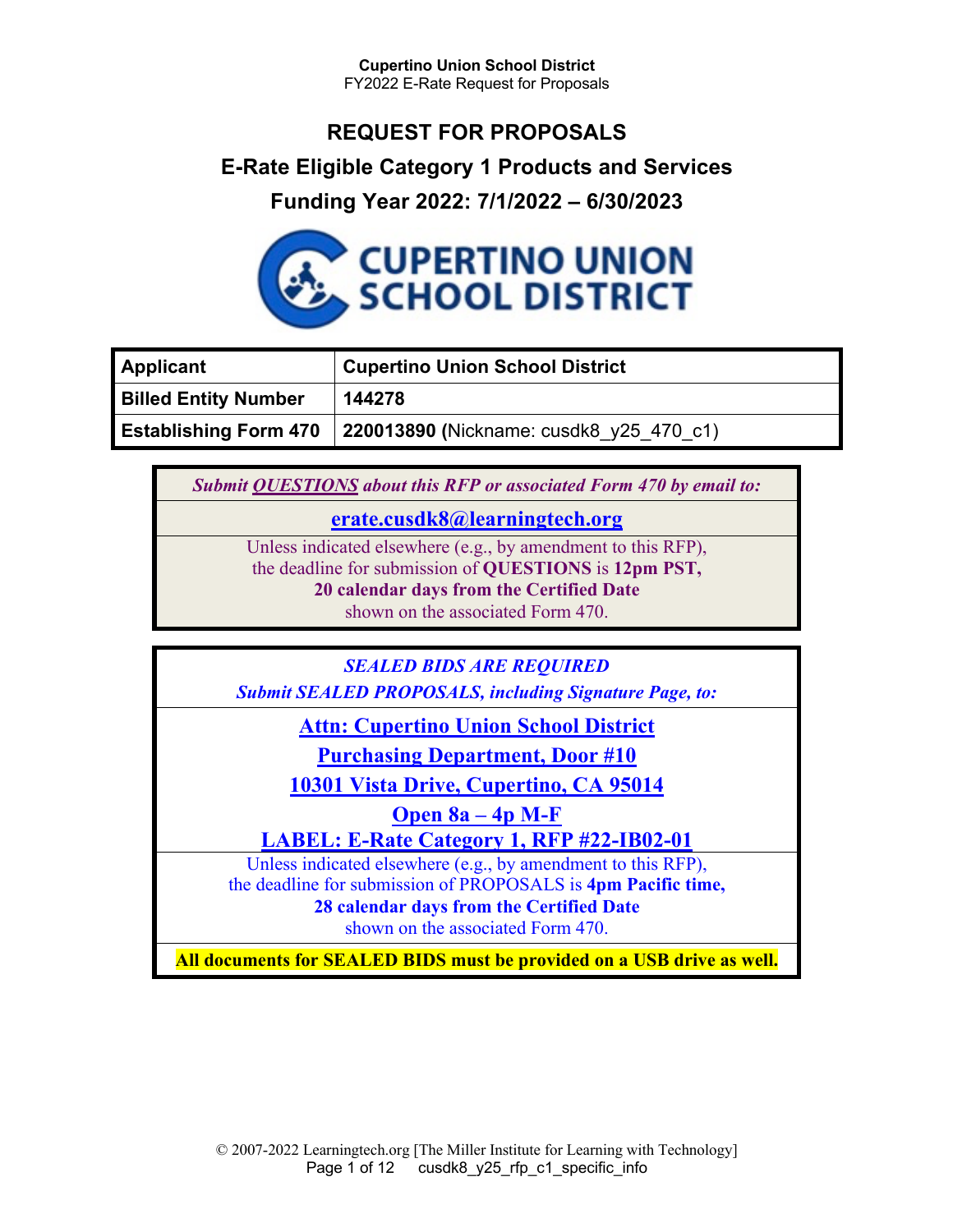# **PART 2 – SPECIFIC INFORMATION**

This REQUEST FOR PROPOSALS consists of TWO (2) sections:

- 1. GENERAL INFORMATION, TERMS AND CONDITIONS
- 2. SPECIFIC INFORMATION, TERMS AND CONDITIONS

Together, the GENERAL and SPECIFIC sections constitute the full REQUEST FOR PROPOSALS.

# **PLEASE NOTE** (per https://www.usac.org/e-rate/applicant-process/competitive-bidding/):

#### **Requests for Proposal**

The entity filing an FCC Form 470 can issue a request for proposal (RFP) in addition to the FCC Form 470. In general, an RFP is a formal bidding document that describes the project and requested services in sufficient detail so that potential bidders understand the scope, location, and any other requirements. However, we use "RFP" or "RFP document" generically to refer to any bidding document that describes your project and requested services in more detail than in the fields provided on the FCC Form 470.

#### **Thus, a formal response to each paragraph of this RFP is neither required nor desired.**

The GENERAL INFORMATION, TERMS AND CONDITIONS section is uploaded to the Universal Service Administrative Company [USAC] E-Rate Productivity Center [EPC] for the associated Form 470, and is included with this SPECIFIC INFORMATION, TERMS AND CONDITIONS document by reference. The GENERAL section instructs the respondent about general information, and general terms and conditions.

This SPECIFIC section provides:

- Applicant specific details (e.g., Name, Billed Entity Number [BEN], entity address(es), Form 470 number, background about current situation and desired solutions)
- Proposal submission details:
	- o Questions email and deadline
	- o Submission mechanism and deadline
	- o Vendor meeting dates and times (if applicable)
- Description of Products and Services Sought, with minimum requirements for:
	- o Relevant technical specifications
	- o Quantities of products/services sought
- Evaluation criteria
- Other specifics (if applicable)

If conflict exists between SPECIFIC and GENERAL sections of this REQUEST FOR PROPOSALS, the SPECIFIC section overrides the GENERAL document.

**All critical dates** (e.g., deadline for submission of questions, site walks (if any), deadline for submission of proposals) **are noted on the first page of the SPECIFIC document.**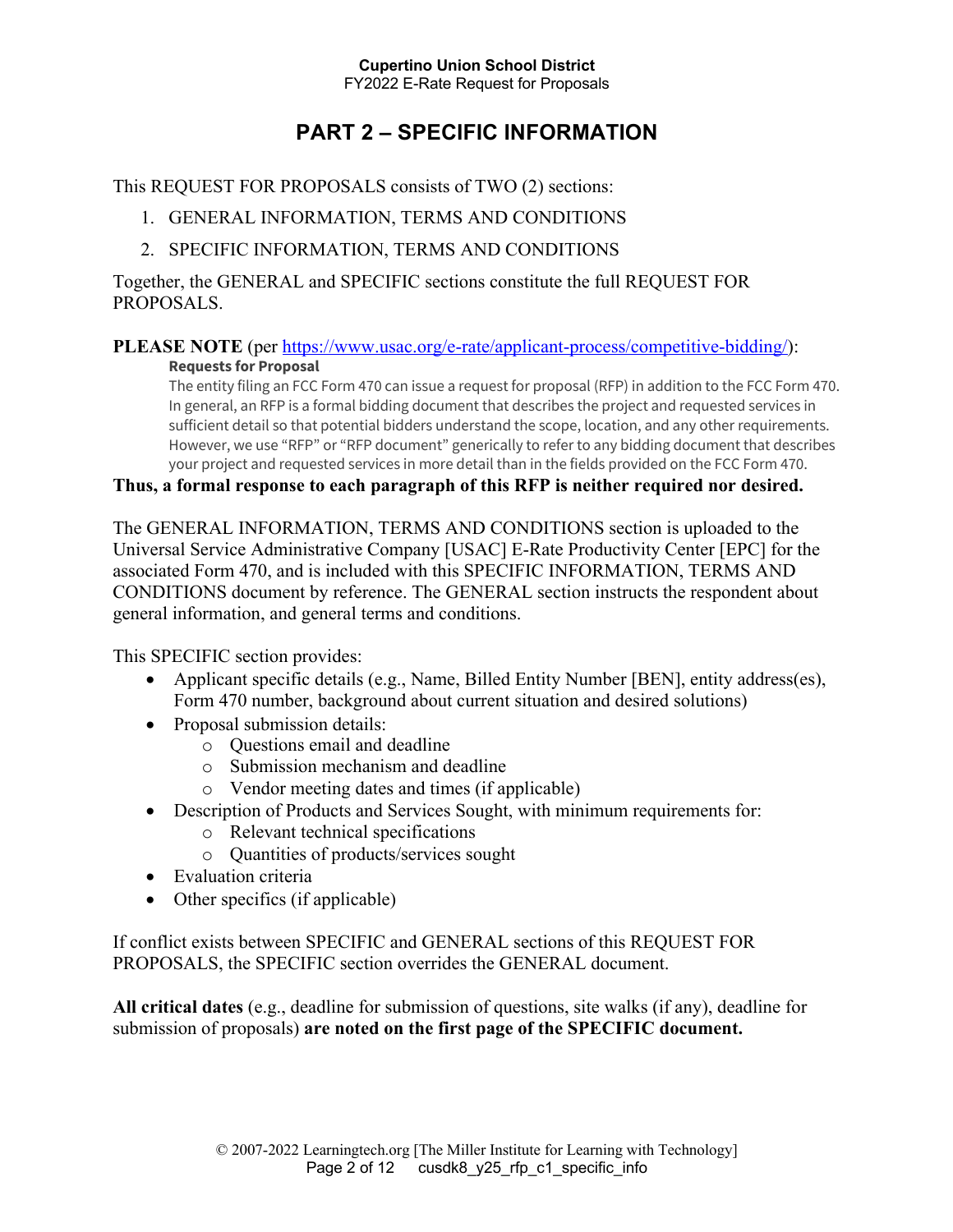# **SPECIFIC INFORMATION, TERMS AND CONDITIONS**

#### **A. Applicant Background**

The following background information about the Applicant may be helpful in preparing a responsive bid.

Any resulting contract will be with:

| <b>Applicant Name</b>                   | <b>Cupertino Union School District</b>                   |
|-----------------------------------------|----------------------------------------------------------|
| <b>Applicant Authorized Signer</b>      | Mahmoud Abed                                             |
| <b>Applicant Implementation Contact</b> | Mahmoud Abed                                             |
| <b>REMINDER</b>                         | Do NOT contact these individuals directly until an award |
|                                         | has been made to your organization.                      |

#### **General Description**

Cupertino Union School District currently has 25 schools, no Annexes, 2 Non-Instructional Facilities [NIF], and serves approximately 14,000 students. Two schools *may* be closing 6/30/22: Regnart Elementary School and Meyerholz Elementary School.

#### **Network Topology**

CUSDK8 uses a hub and spoke topology:

- Santa Clara County Office of Education [SCCOE] (1290 Riddler Park Drive, San Jose) provides 10 Gbps dark fiber WAN to CUSDK8's Data Center **(**10301 Vista Drive, Cupertino). SCCOE Consortium manages E-Rate for this dark fiber**.** SCCOE's Internet is via CENIC, and provided to CUSDK8 for a fee that is not part of E-Rate. (Prior to CUSDK8's inclusion in the SCCOE dark fiber consortium, a Comcast 10 Gbps WAN connection was used between the Data Center and SCCOE. This Comcast connection was suspended (vs. disconnected) in October 2021 both for SMCOE testing purposes, and to ensure FY2021 E-Rate and CTF discounts can be applied to an active account. The circuit will be disconnected later in the year.)
- 1 Gbps Pacific Bell WAN connection between the Data Center (located at M&O facility) and the District Office (1309 S Mary Avenue, Sunnyvale)
- 1 Gbps WAN connections to each of 25 schools from Crown Castle Fiber, LLC

#### **Entities/Sites**

Entities included in this RFP are listed below; bidders should rely on this RFP list of entities as the definitive list of entities participating in this RFP. (Note that due to EPC data discrepancies, the Form 470 **Billed Entity** or **Recipients of Service** or **Number of Eligible Entities** sections may differ from those listed below).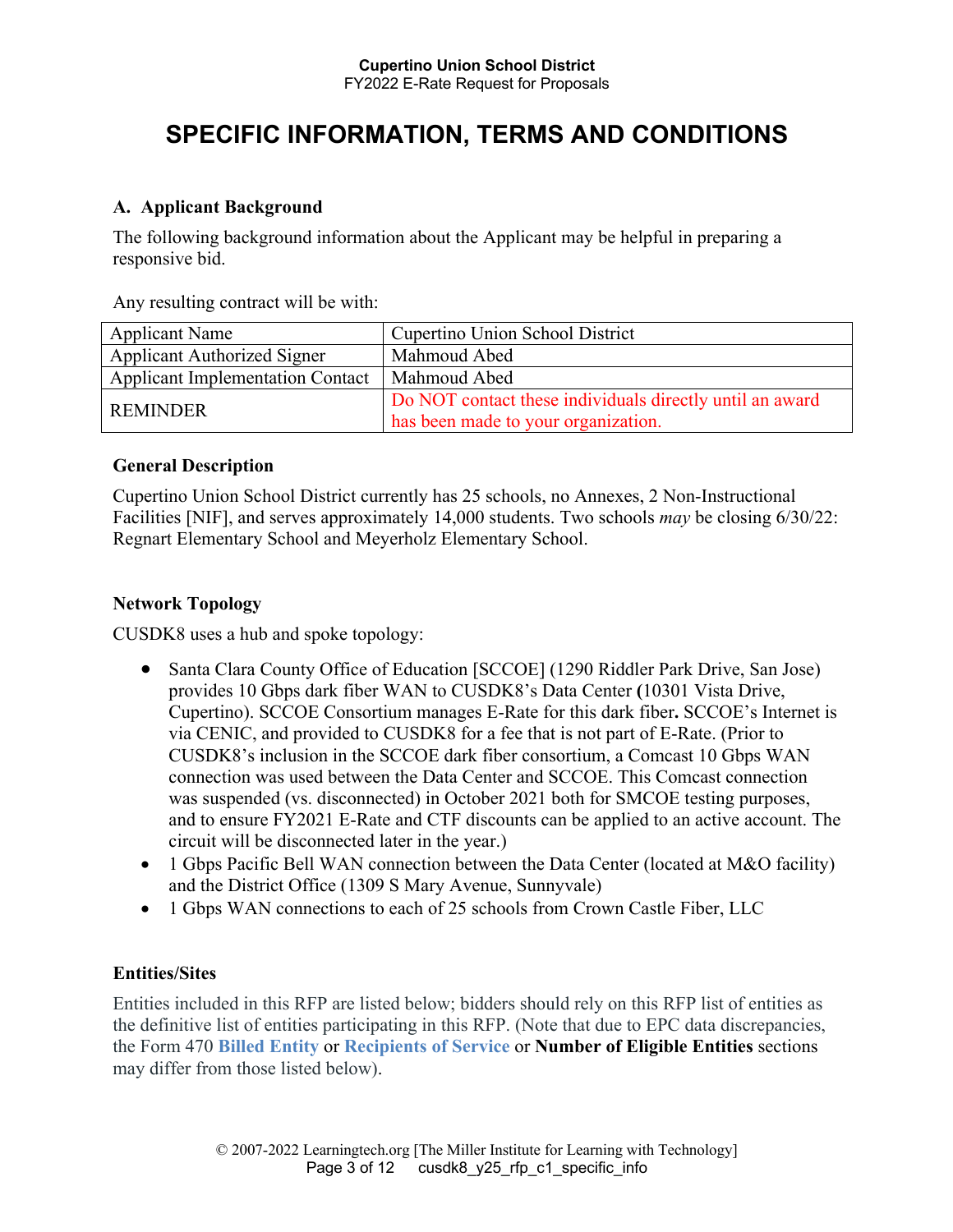| #              | <b>Site Name</b><br><b>Address</b>                                                            | <b>BEN</b> |
|----------------|-----------------------------------------------------------------------------------------------|------------|
|                | Cupertino Union School District<br>1309 S. Mary Avenue, Suites 150 & 250, Sunnyvale, CA 94087 | 144278     |
| $\mathbf{1}$   | <b>CUSD Maintenance and Operations</b><br>10301 Vista Drive, Cupertino, CA 95014              | 16077331   |
| $\overline{2}$ | <b>CUSD District Office</b><br>1309 S. Mary Avenue, Suites 150 & 250, Sunnyvale, CA 94087     | 16077332   |
| 3              | Blue Hills Elementary School<br>12300 De Sanka Ave, Saratoga, CA 95070                        | 109926     |
| $\overline{4}$ | <b>Collins Elementary School</b><br>10300 N. Blaney Ave, Cupertino, CA 95014                  | 109718     |
| 5              | De Vargas Elementary School<br>5050 Moorpark Ave, San Jose, CA 95129                          | 110189     |
| 6              | Dilworth Elementary School<br>1101 Strayer Dr, San Jose, CA 95129                             | 110197     |
| $\tau$         | Eaton Elementary School<br>20220 Suisun Dr, Cupertino, CA 95014                               | 202011     |
| 8              | Eisenhower Elementary School<br>277 Rodonovan Dr, Santa Clara, CA 95051                       | 109878     |
| 9              | Faria Elementary School<br>10155 Barbara Ln, Cupertino, CA 95014                              | 109721     |
| 10             | Garden Gate Elementary School<br>10500 Ann Arbor Ave, Cupertino, CA 95014                     | 109717     |
| 11             | <b>Lincoln Elementary School</b><br>21710 McClellan Rd, Cupertino, CA 95014                   | 109726     |
| 12             | McAuliffe School (K-8)<br>12211 Titus Ave, Saratoga, CA 95070                                 | 109927     |
| 13             | Meyerholz Elementary School<br>6990 Melvin Dr, San Jose, CA 95129                             | 110191     |
| 14             | Montclaire Elementary School<br>1160 St. Joseph Ave, Los Altos, CA 94024                      | 107932     |
| 15             | Muir Elementary School<br>6560 Hanover Dr, San Jose, CA 95129                                 | 110195     |
| 16             | Murdock-Portal Elementary School<br>1188 Wunderlich Dr, Cupertino, CA 95014                   | 109720     |
| 17             | Nimitz Elementary School<br>545 Cheyenne Dr, Sunnyvale, CA 94087                              | 108111     |
| 18             | <b>Regnart Elementary School</b><br>1170 Yorkshire Dr, Cupertino, CA 95014                    | 109730     |
| 19             | Sedgwick Elementary School<br>19200 Phil Ln, Cupertino, CA 95014                              | 109725     |
| 20             | <b>Stevens Creek Elementary School</b><br>10300 Ainsworth Dr, Cupertino, CA 95014             | 109716     |
| 21             | Stocklmeir Elementary School<br>592 Dunholme Way, Sunnyvale, CA 94087                         | 108107     |
| 22             | West Valley Elementary School<br>1635 Belleville Way, Sunnyvale, CA 94087                     | 108109     |
| 23             | Cupertino Middle School<br>1650 S Bernardo Ave, Sunnyvale, CA 94087                           | 108112     |
| 24             | Hyde Middle School<br>19325 Bollinger Rd, Cupertino, CA 95014                                 | 109728     |
| 25             | Kennedy Middle School<br>821 Bubb Rd, Cupertino, CA 95014                                     | 109729     |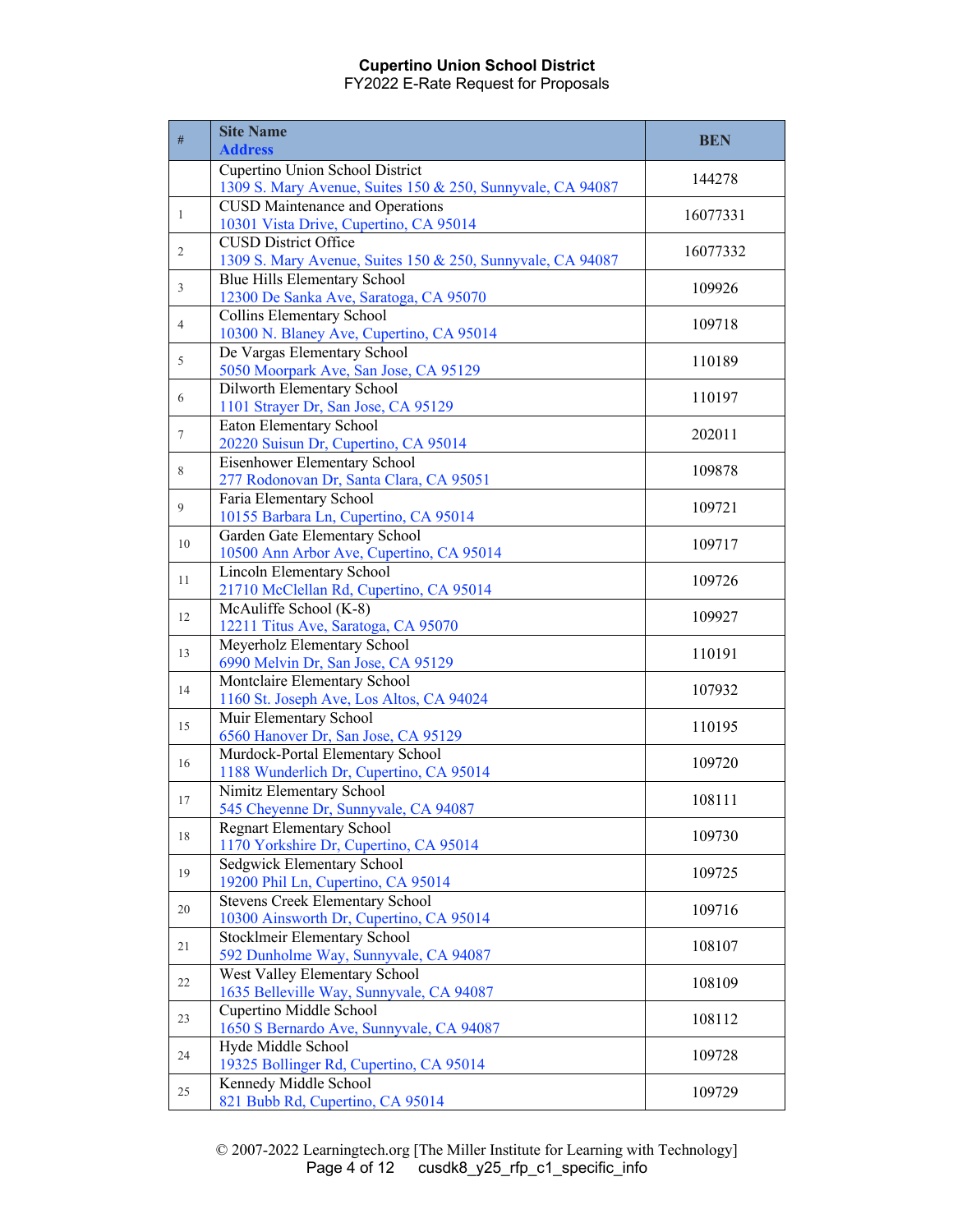| #  | <b>Site Name</b><br><b>Address</b>                                    | BEN      |
|----|-----------------------------------------------------------------------|----------|
| 26 | Miller Middle School<br>6151 Rainbow Dr, San Jose, CA 95129           | 110196   |
| 27 | Sam H. Lawson Middle School<br>10401 Vista Drive, Cupertino, CA 95014 | 16035825 |

### **B. Products And Services Sought**

In the event that alternative technologies, topologies or pathways would improve functionality or reduce cost, bidders are encouraged to propose recommended alternatives *in addition to*  estimating as indicated in this RFP.

### **Category 1 (Data Transmission and/or Internet Access)**

## **On-Premise Category One Equipment**

Some Category 1 services require vendor provided equipment at the customer site. To be eligible for Category 1 treatment, these requirements must be met:

- 1. Is the leased on-premise equipment an integral component of a Telecommunications or Internet Access service? **YES**
- 2. Will the leased on-premise equipment be provided by the same service provider that provides the associated Telecommunications Service or Internet Access service? **YES**
- 3. Does responsibility for maintaining the equipment rest with the service provider? **YES**
- 4. Will ownership of the equipment transfer to the school or library in the future? **NO**
- 5. Does the relevant contract or lease include an option for the applicant to purchase the equipment? **NO**
- 6. Will the leased equipment be used at the applicant site for any purpose other than receipt of the eligible Telecommunications Services or Internet Access of which it is a part? **NO**
- **7.** Will the school's/library's internal communication systems (e.g., LAN, video, phone, or other communication system) continue to work if the component is disconnected? **YES**
- 8. Are there any contractual, technical, or other limitations between you and the service provider that states that the equipment is exclusively for your use and not to be shared with other customers? **NO**

For full guidance regarding On-Premise Category One Equipment, see https://www.usac.org/erate/applicant-process/before-you-begin/eligible-services-overview/.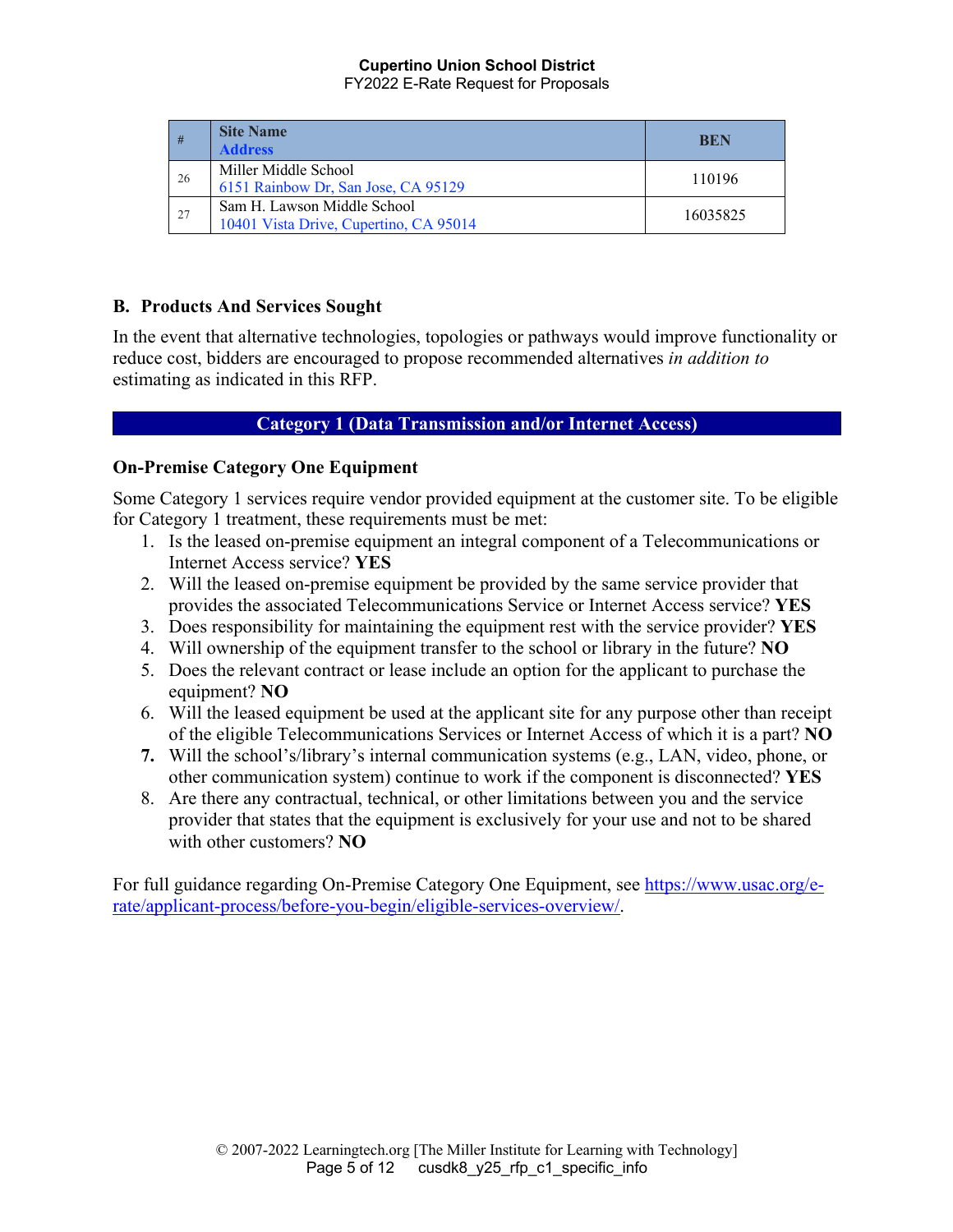#### **B.1 Category 1, WAN / Point-to-Point / Telecommunications**

| <b>Wide Area Network</b>                                                                                 |                                                                             |                             |  |
|----------------------------------------------------------------------------------------------------------|-----------------------------------------------------------------------------|-----------------------------|--|
| <b>Project Overview:</b> Bandwidth increase is needed from 1 Gbps to up to 10 Gbps for 5 middle schools. |                                                                             |                             |  |
| Bandwidth increase will be considered for all sites, though may only be implemented for middle           |                                                                             |                             |  |
|                                                                                                          | schools. Applicant will likely select different bandwidths for each school. |                             |  |
| <b>Recipients of Service</b>                                                                             |                                                                             |                             |  |
| <b>Service Addresses</b>                                                                                 | <b>Handoff</b>                                                              | <b>CPE</b>                  |  |
| <b>FY2022 Bandwidth</b>                                                                                  |                                                                             |                             |  |
| <b>A: CUSD Maintenance and Operations</b>                                                                |                                                                             |                             |  |
| 10301 Vista Drive, Cupertino, CA 95014                                                                   |                                                                             |                             |  |
|                                                                                                          |                                                                             |                             |  |
| <b>B-Z: Site Name</b>                                                                                    | Current:                                                                    | Preferred:                  |  |
| All 25 school sites listed in Sites table                                                                | Multimode fiber (optical) 50 micron                                         | Applicant-owned             |  |
|                                                                                                          |                                                                             | (purchased) router or       |  |
| <b>Minimum 1 Gbps</b>                                                                                    | Preferred:                                                                  | equivalent, may be eligible |  |
| <b>Preferred 5 Gbps</b>                                                                                  | Multimode fiber (optical) 50 micron                                         | for $C2$                    |  |
| <b>Scalable Up to 10 Gbps</b>                                                                            |                                                                             |                             |  |
| <b>Preferred Contract Term</b>                                                                           |                                                                             |                             |  |
| (through $10/14/24$ or up to 60 months)                                                                  |                                                                             |                             |  |

#### **Other Specifications:**

- Bid should include handoff to be provided
- Vendors will provide all E-Rate Category 1 eligible services and equipment necessary for the solution to function
- Strongly preferred that if vendor supplies any Customer Premise Equipment [CPE], it meets the E-Rate program requirements for On-Premise Category One Equipment
- Prefer major provider (ideally "tier 1" or "tier 2" or substantial peering arrangements)
- Network availability  $\ge$  99.99% preferred
- No early termination fees preferred
- Burstable bandwidth  $= No$
- The proposal, and any resulting contract, must include monthly and installation pricing at each bandwidth level for the full term of contract, as well as allow optional upgrades during the contract term, without new competitive bidding
- For Leased Lit Fiber or Leased Dark Fiber solutions, please include a cost breakdown of equipment to light the fiber runs
- Vendor to provide detailed specifications for any additional equipment required for a complete and working solution
- Applicant requests complete contractual documentation indicating prices at different service levels over the contract term, including possible voluntary extensions. If pricing varies by site, please indicate so in spreadsheet in separate rows or by adding additional tabs or by submitting separate Pricing Forms per site
- The Pricing Form is the *ONLY* acceptable form for submission of proposal pricing and will be required as an exhibit of any resulting contract. If you want to be sure you have provided all the required data elements for your proposal to be considered, please use the Pricing Form. **No deviation may be introduced between the submitted Pricing Form and any resulting contract**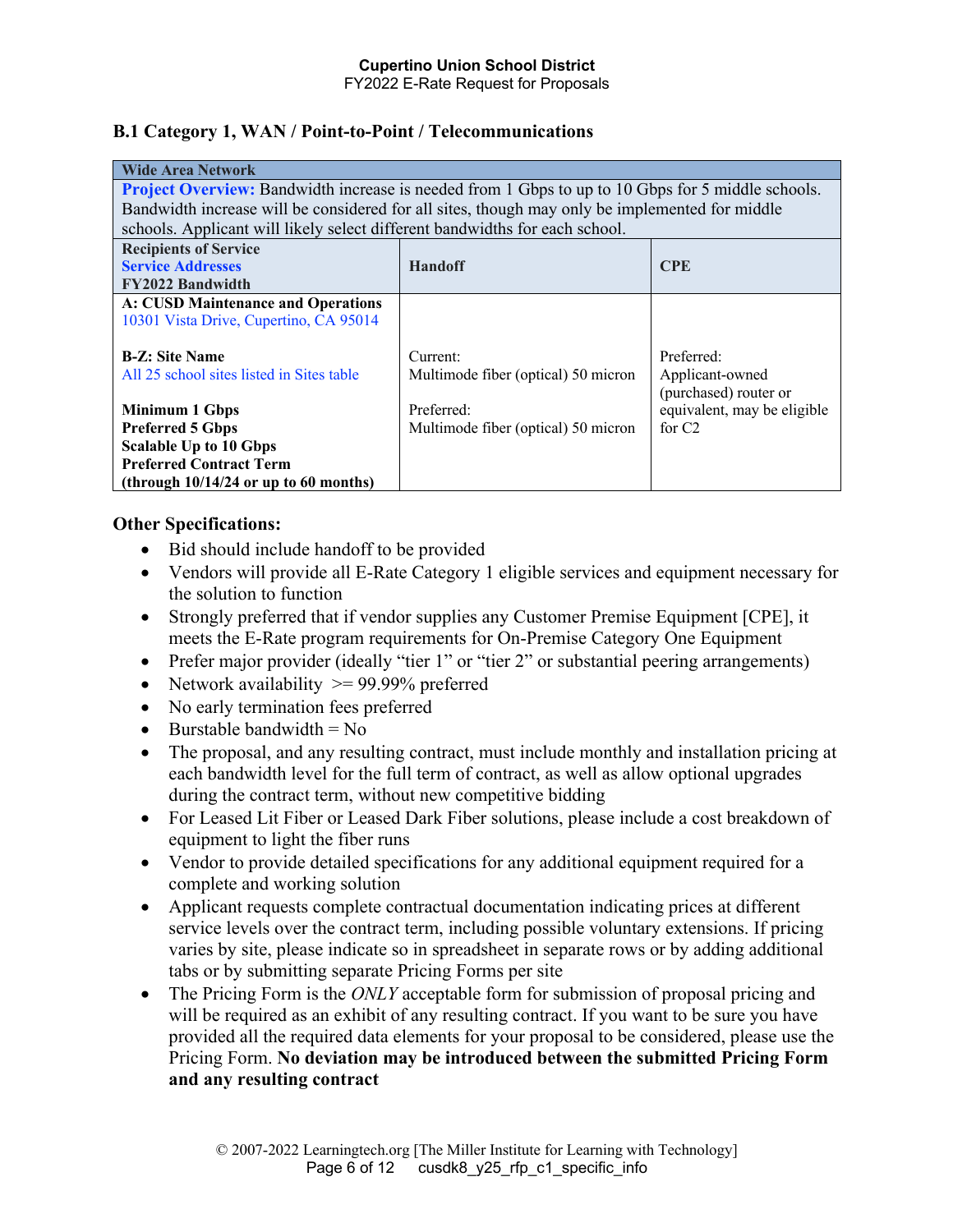- Implementation: To coincide with E-Rate funding year dates, maximize potential E-Rate discounts, and coordinate with expiring contracts, Applicant strongly prefers that activation be on, or within a few days of, **07/01/2022**, with preference of up to 30 days prior to allow for testing.1 Please include commitment date for activation in your proposal. Sooner implementation would be acceptable if Early Termination Fees do not apply to existing service
- Contract preference:
	- o Unless a new contract is implemented for all sites, contract expiration for increased bandwidth for 5 middle schools must be coterminous with contract for other sites
	- o To coincide with E-Rate funding year, Applicant strongly prefers that contract expiration date be exactly and explicitly 6/30 (i.e., not based on number of months from contract signatures, or service turn up). Unless, explicitly stated otherwise, the preferred contract term is:
		- Initial term of *approximately* five (5) years, ending on 6/30 of the year that begins the  $5<sup>th</sup>$  year of service
		- Two (2) 1-year optional renewals after initial term
- Service Provider Invoicing [SPI]: unless expressly negotiated otherwise, Applicant selects Service Provider Invoicing via this notice and prior to the submission of the Form 471, consistent with FCC regulation **§54.514 Payment for discounted service**

<sup>&</sup>lt;sup>1</sup> Applicant understands that overlapping service is "redundant" and not eligible for E-Rate discounts.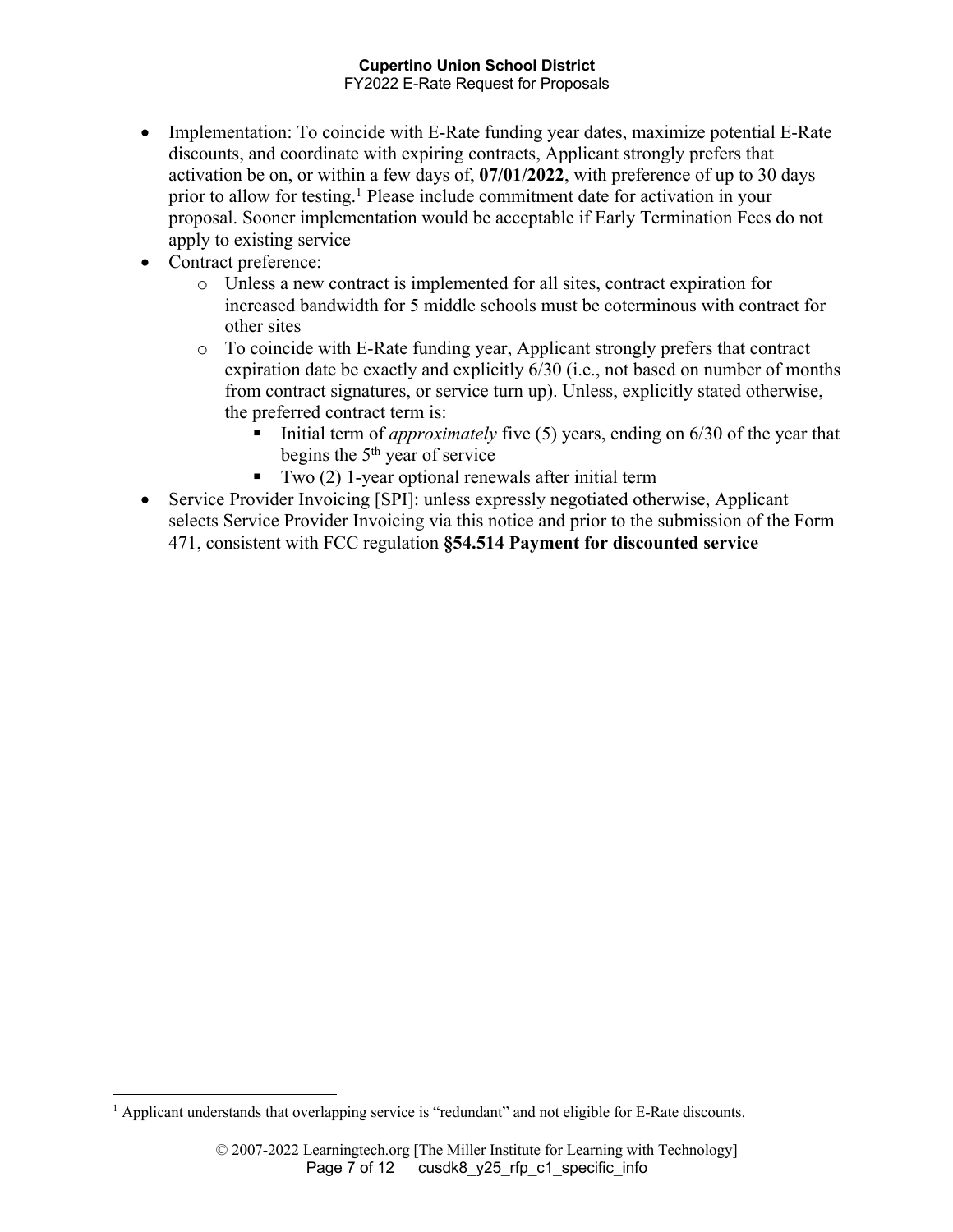#### **C. VENDOR CONFERENCE / WALK THROUGH**

Vendor Conference Call and/or Walk Through information follows.

## *ONLY* checked items  $(\blacktriangle)$  apply.

- $\blacktriangleright$  A Vendor Conference Call will NOT be held. Please do not request a special appointment.
- $\mathbf{\nabla}$  A Vendor Walk Through will NOT be held. Please do not request a special appointment.

☐ A Vendor Conference Call will be held at the **date** and **time** to be announced via RFP Amendment. Please RSVP via email to the email address on the cover page above. This will allow us to notify all interested parties of the call-in details, and any unanticipated, last minute changes in scheduling. Please do not request a special appointment for a different time; all vendors should attend at the same time to help ensure that everyone has the same information.

☐ Attendance is *optional*. ☐ Attendance is **mandatory**. 2

☐ A Vendor Walk Through will be held at **date** and **time** and **location** to be announced via RFP Amendment. **Applicant's COVID safety measures must be followed.**

Please RSVP via email to the email address on the cover page above. This will allow us to notify all interested parties of any unanticipated, last minute changes in scheduling or starting location. Please do not request a special appointment for a different time; all vendors should attend at the same time to help ensure that everyone has the same information.

☐ Attendance is *optional*. ☐ Attendance is **mandatory**. 3

Sign-in and a printed business card or similar contact information will be expected upon arrival. Answers to clarifying questions not adequately explained in the existing RFP materials will be posted as RFP Addenda or Amendments on the same web site as this document and available to all vendors. Please note that, depending on the bid evaluation criteria indicated herein, where attendance is optional, nonattendance might still affect scoring on a secondary proposal evaluation factor. Vendors should never offer gifts or favors of any kind, however small, to anyone associated with the Applicant or Applicant's family members. Submission of a proposal constitutes a presumptive certification that there is no conflict of interest.

<sup>&</sup>lt;sup>2</sup> In the event less than 3 responsive bidders have complied, Applicant, in its sole discretion, reserves the right to waive this requirement if it is deemed in its best interest.

<sup>&</sup>lt;sup>3</sup> In the event less than 3 responsive bidders have complied, Applicant, in its sole discretion, reserves the right to waive this requirement if it is deemed in its best interest.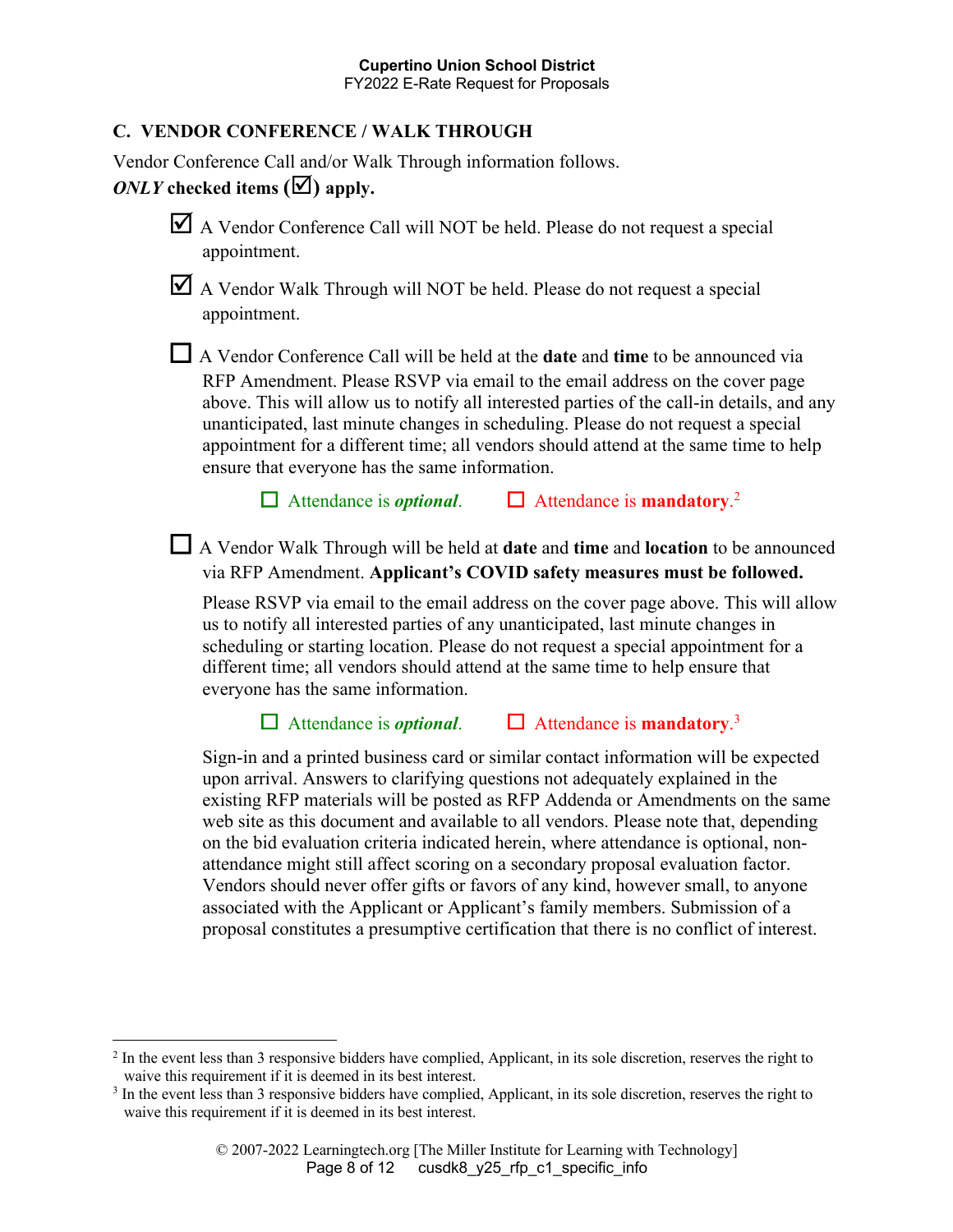## **D. EVALUATION CRITERIA**

Each responsive proposal meeting the minimum qualifications will be evaluated using weighted criteria including cost of the eligible products and services as the highest weighted factor. Secondary factors will also be considered as further described below.

For any given solution, after elimination of proposals that are disqualified, the proposal that is deemed to most cost-effectively meet the stated Applicant requirements, and therefore in the best interest of the Applicant, will be selected.

Disqualification factors include:

- Non-compliance with E-Rate program rules
- Non-compliance with state or local regulations
- Failure to meet stated required vendor qualifications
- Failure to submit the required Pricing Form for new services
- Failure to submit a complete solution to any numbered group of **PRODUCTS AND SERVICES SOUGHT** in section B above. (For example, if Applicant seeks a full complement of Network Components and vendor proposes only the firewall, the firewall proposal will be disqualified unless *no* reasonably complete solutions have been received.)
- Failure to meet minimum specifications for key components of solution (such as port speed of switches)
- Failure to address at least 90% of stated scope of section for which proposal is submitted
- Deviation between the submitted Pricing Form, Products/Services and any resulting contract form
- "Budgetary" pricing: prices for products and services must be firm commitments; surprise special construction costs are not acceptable.

In the event that the Applicant receives less than two (2) responsive bids, the Applicant, at its sole discretion, reserves the right, but is not obligated, to waive individual disqualification factors (other than program/legal non-compliance) for any other bids received in an effort to further ensure fair and open competitive bidding.

## **All qualified proposals will be evaluated using the following factors and weights.**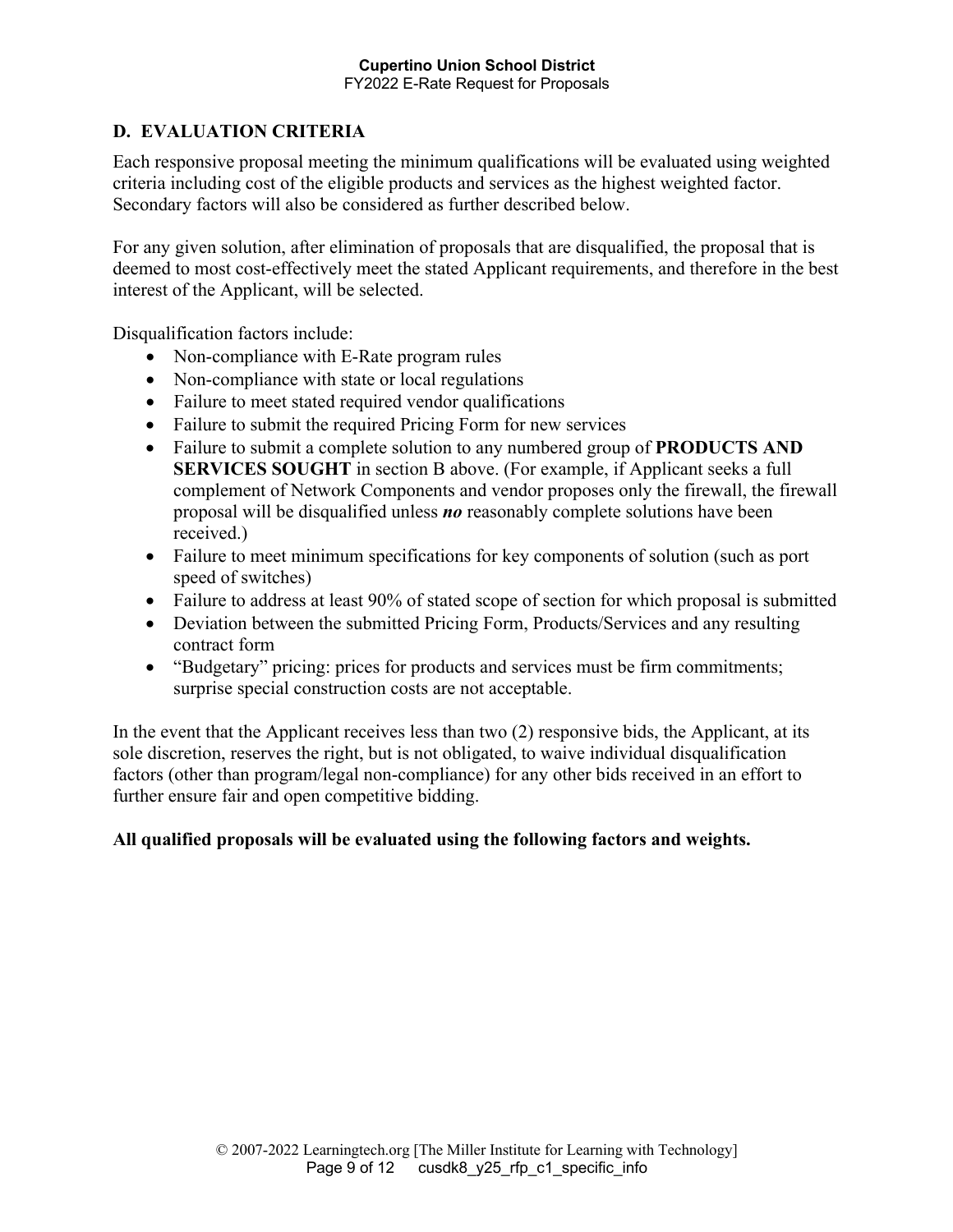| <b>Criterion</b>                                                                                     | Weight  |
|------------------------------------------------------------------------------------------------------|---------|
| Cost of eligible products and services <sup>4</sup> during <i>initial</i> contract term              | 25%     |
| Functionality/completeness/specifications of proposed solution <sup>5</sup>                          | 20%     |
| Low cost of <i>ineligible</i> products and services <sup>6</sup> during <i>initial</i> contract term | 20%     |
| Projected implementation timeline based on prior performance <sup>7</sup>                            | 10%     |
| Vendor qualifications <sup>8</sup>                                                                   | 10%     |
| Extent to which a single-provider, turnkey solution is provided <sup>9</sup>                         | 10%     |
| Contract terms and conditions <sup>10</sup>                                                          | $5\%$   |
| <b>Total</b>                                                                                         | 100.00% |

<sup>&</sup>lt;sup>4</sup> This criterion is required and must be the most heavily weighted, per E-Rate program rules.<br><sup>5</sup> In the case of Internet services, *functionality* could include: whether provider is considered "Tier 1," "Tier 2," or lower; peering arrangements; whether service is symmetrical; speed and latency of connections; whether a sufficient number of public (static) IP addresses are offered; whether public forward and reverse (in-addr.arpa) lookup DNS services are provided; uptime guarantee or Service Level Agreement [SLA]; whether Customer Premise Equipment [CPE] meets the criteria to be treated as Category 1, rather than Internal Connections. Performance characteristics such as scalability of bandwidth are more desirable. Other considerations might include compatibility with existing equipment (e.g., routers, handoff) and services. Solutions that emphasize student data security are strongly preferred.

<sup>6</sup> Such as Early Termination Fees.

<sup>&</sup>lt;sup>7</sup> Vendor proven ability to install efficiently (on 1st attempt) and timely  $(7/1)$  of funding year, unless otherwise specified elsewhere in this RFP).

<sup>8</sup> Factors to be considered include: industry experience, references, credentials, certifications, and E-Rate compliance/experience/track record.

<sup>9</sup> *Turnkey* means within a given category, Applicant has a preference, but not a requirement, for a solution wherein a single contract/single vendor mostly/completely addresses all of the requirements.

<sup>&</sup>lt;sup>10</sup> Among other considerations as to terms and conditions, Applicant-friendly terms and conditions are preferred. Contracts with relatively onerous termination fees are apt to be scored lower, other things being equal. Flexibility to adapt to changing circumstances, such as moves or school closures, is advantageous. In California, Vendors participating in California Teleconnect Fund may be scored higher. Commitment to SPI invoicing will generally be scored higher. Option for renewal terms is a plus. Consolidated billing (mapped to Funding Request Numbers [FRNs] and SPINs) is also a plus. Contract expiration date that is exactly 6/30 is strongly preferred for Category 1 services. Commitment to include pricing for scalable bandwidth over time in contract will be more favorable.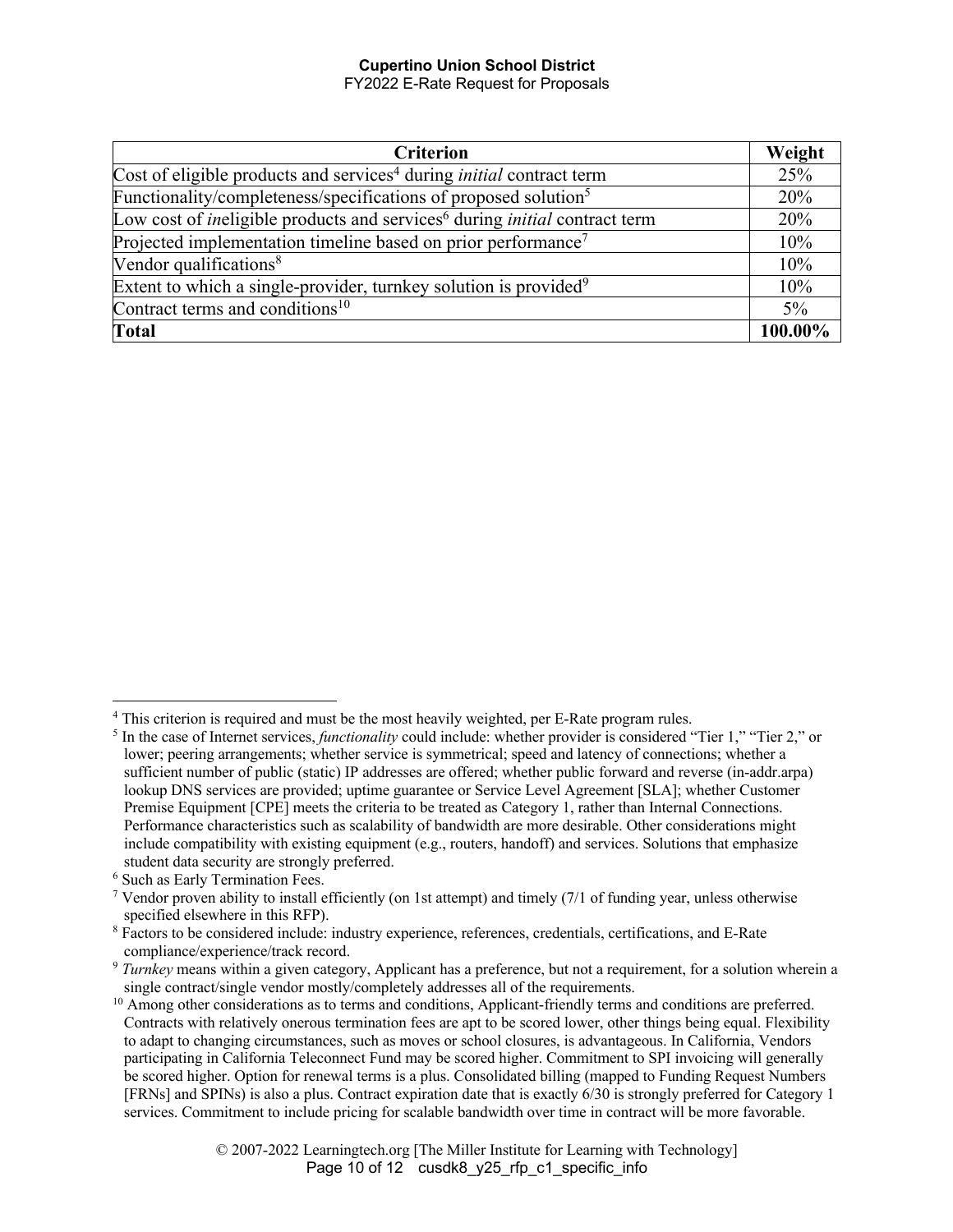### **E. OTHER SPECIFICS**

- Sealed bids should be delivered to the address shown on the cover page above. In addition to the proposal, fully executed RFP Signature Page and Pricing Form, Vendors must submit a USB drive containing all components of the proposal, including fully executed RFP Signature Page and Pricing Form(s).
- Contract implementation is contingent on Board approval and commitment of E-Rate funding. Work must be done while school is not in session. Any work started during a session break must be completed for that specific area prior to students returning.
- All documentation submitted in response to this RFP must have the district assigned RFP reference number: 22-IB02-01.
- Selected vendor(s) *may* be required to sign the standard District contract.